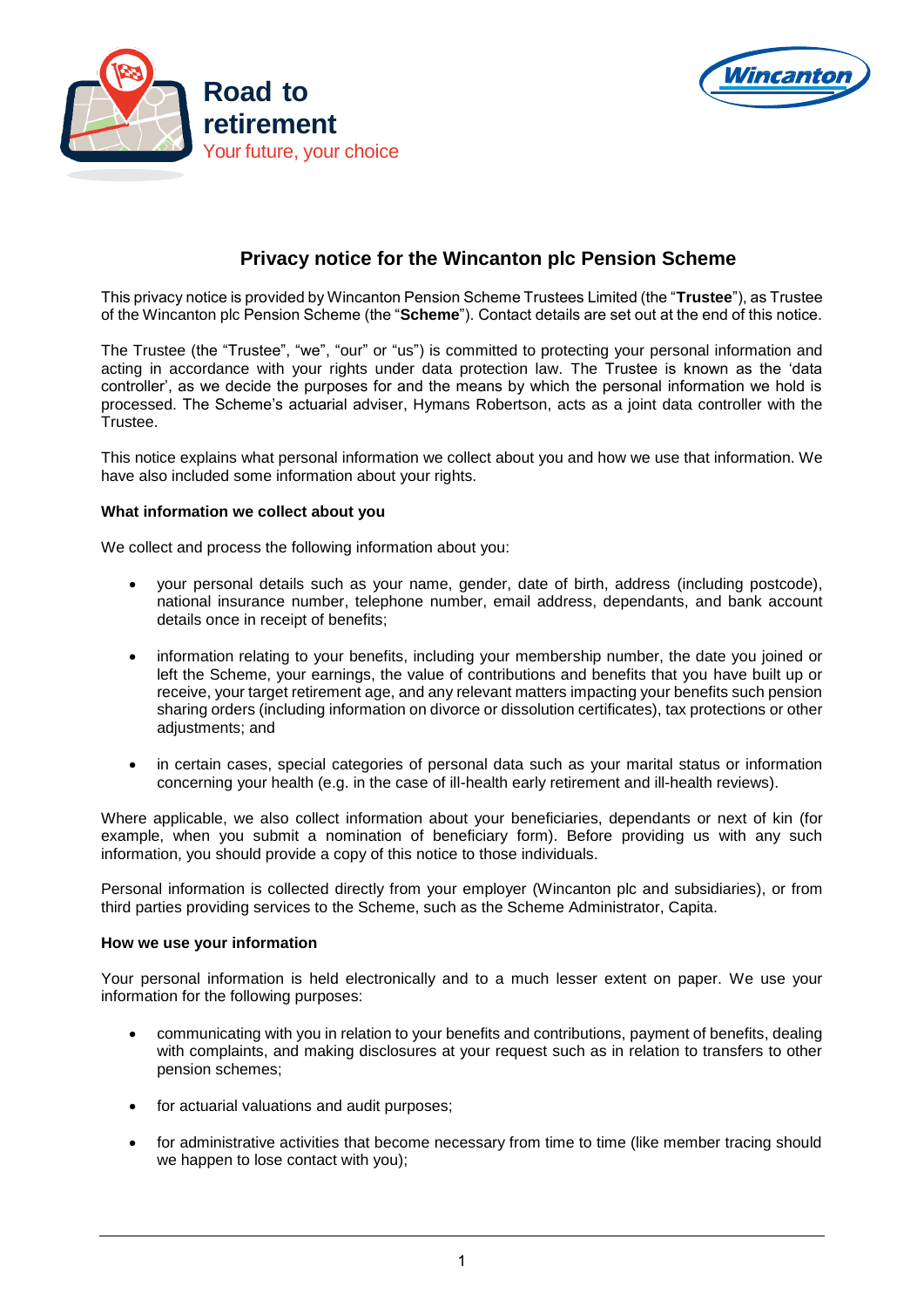- when we, or relevant Wincanton Group companies, undertake activities from time to time, such as insuring Scheme liabilities with an insurer, obtaining life insurance, longevity hedging, purchasing annuities, bulk transfers, pension increase exchanges and advised transfer value exercises, including disclosures to advice providers to allow you to obtain financial advice.
- when we make the disclosures to the Wincanton group companies for audit and corporate transaction purposes; and
- for meeting our on-going regulatory, legal and compliance obligations, including assisting with the investigation or prevention of crime;

The Trustee must process your information fairly and lawfully. Our use of your information as set out above is permitted by applicable data protection law because it is:

- necessary for our legitimate interests in pursuing the purposes set out above, and when we make the disclosures to the Wincanton Group companies necessary for the legitimate interests of the Wincanton Group, such interests in each case not being overridden by your privacy interests;
- required to meet our legal or regulatory responsibilities, when we make the disclosures to authorities, regulators or government bodies;
- processed with your consent which we obtain from you from time to time, such as when you ask us to make disclosures or allocate benefits following your death or on the grounds of ill health;
- in certain cases, necessary for the performance of a task carried out in the public interest and, when we use special categories of personal data, necessary for establishing, exercising or defending legal claims or where the processing relates to personal data manifestly in the public domain.

## **Who we share your information with**

The Trustee needs support from various advisers to properly run the Scheme. We typically share your personal information with the following:

- Our suppliers, such as the:
	- $\circ$  Administrator, currently Capita, who is responsible for the day to day administration of the Scheme,
	- $\circ$  Scheme's actuarial adviser, currently Hymans Robertson LLP; we are required by law to have the Scheme's funding level assessed every three years,
	- o Legal advisors, currently Linklaters LLP,
	- $\circ$  Investment Consultant, currently Mercer Consulting Limited, or we may ask an investment manager to investigate specific investments (e.g. the purchase of an annuity policy with an insurance company)
	- o Auditor, currently PwC,
	- o Printing and communication, currently Concert Consulting (UK) Limited, IT and hosting or member tracing providers, or
	- o Any sub-contractors of our suppliers,
- Relevant members of the Wincanton group and their suppliers, such as:
	- o Payroll providers,
	- o Medical advisers (e.g. in relation to an ill health early retirement request)
	- $\circ$  Financial advisers (to provide you with financial advice),
	- o Insurance companies (to insure death or ill health benefits),
	- $\circ$  Third parties such as for audit purposes or in relation to any corporate transactions,
- Public authorities, regulators or government bodies (such as HM Revenue & Customs, the Pensions Ombudsman and the Pensions Regulator); and
- Other persons from time to time when the disclosure is needed to exercise or protect legal rights, including those of the Trustee or other stakeholders, or in response to requests from individuals or their representatives who seek to protect their legal rights or the rights of others.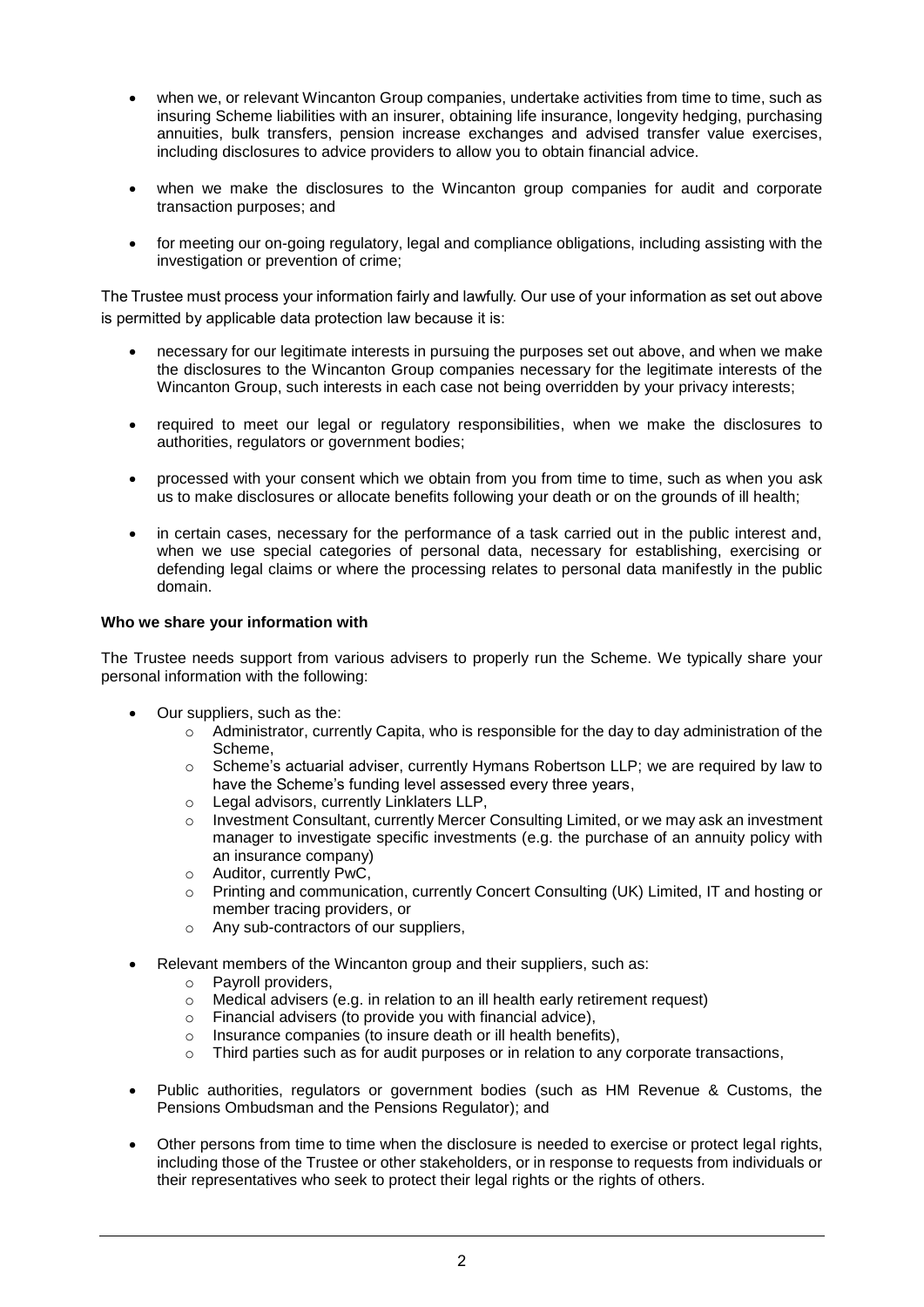When we do share your information with third parties, we take steps to ensure the recipients have reasonable data security standards, so that your personal data remains secure.

You can find out further details about how your personal information is used in the provision of services by the Scheme's actuarial adviser via the link below: www.hymans.co.uk/media/uploads/How\_Hymans\_Robertson\_uses\_your\_personal\_data.pdf

# **Transfer of your information abroad**

The use and disclosure of your information, may involve transferring your information outside of the European Economic Area. In those cases, except where the relevant country has been determined by the relevant public authority to ensure an adequate level of data protection, we will ensure that the transferred information is protected, for example by a data transfer agreement in the appropriate standard form approved for this purpose by the European Commission or (where applicable) relevant authority in the United Kingdom.

## **How long we keep your information for**

We must keep all personal data safe and only hold it for as long as necessary in order to meet our legal or regulatory responsibilities. Given the nature of pension schemes (and to facilitate the payment of benefits to you or your beneficiaries), the Trustee will, in general, keep your information for the rest of your life and for an appropriate period after that to reflect the potential for queries and complaints.

However, we review the information held about you on a regular basis, in accordance with our Data Protection Policy. If we conclude that certain information is no longer needed, that information will generally be destroyed.

## **Your rights**

You have the following rights under data protection law;

- **Right of Access** You have the right to see information that is held about you and a right to have a copy provided to you, or someone else on your behalf.
- **Right to Rectification** If at any point you believe that the information we hold about you is wrong, you can ask to have it corrected.
- **Right to Restrict or Object** You can instruct the Trustee to restrict or object to our processing of your information in certain circumstances, for example, whilst a complaint about its accuracy is being resolved.
- **Right to Withdraw Consent** Where you have given us your consent to processing your information, you can withdraw that consent at any time.
- **Right to be Forgotten** You can request that your information is deleted altogether, although the Trustee can override this request in certain circumstances.
- **Right of Data Portability** You have the right to obtain, move or transfer your personal information to you or a named third party.

You can exercise any of these rights by using the contact details below. You should be aware that where we cannot collect or continue to use your personal data, we may be unable to pay your benefits, maintain your participation in the Scheme or simply answer questions relating to your membership.

If you are not satisfied with our response to any query you raise with us, or you believe we are processing your personal data in a way which is inconsistent with the law, you can lodge a complaint about our processing of your personal information with the office of the Information Commissioner in the UK [\(www.ico.org.uk\)](http://www.ico.org.uk/) - or a supervisory authority in the Member State where you habitually reside or work, or where a breach has taken place.